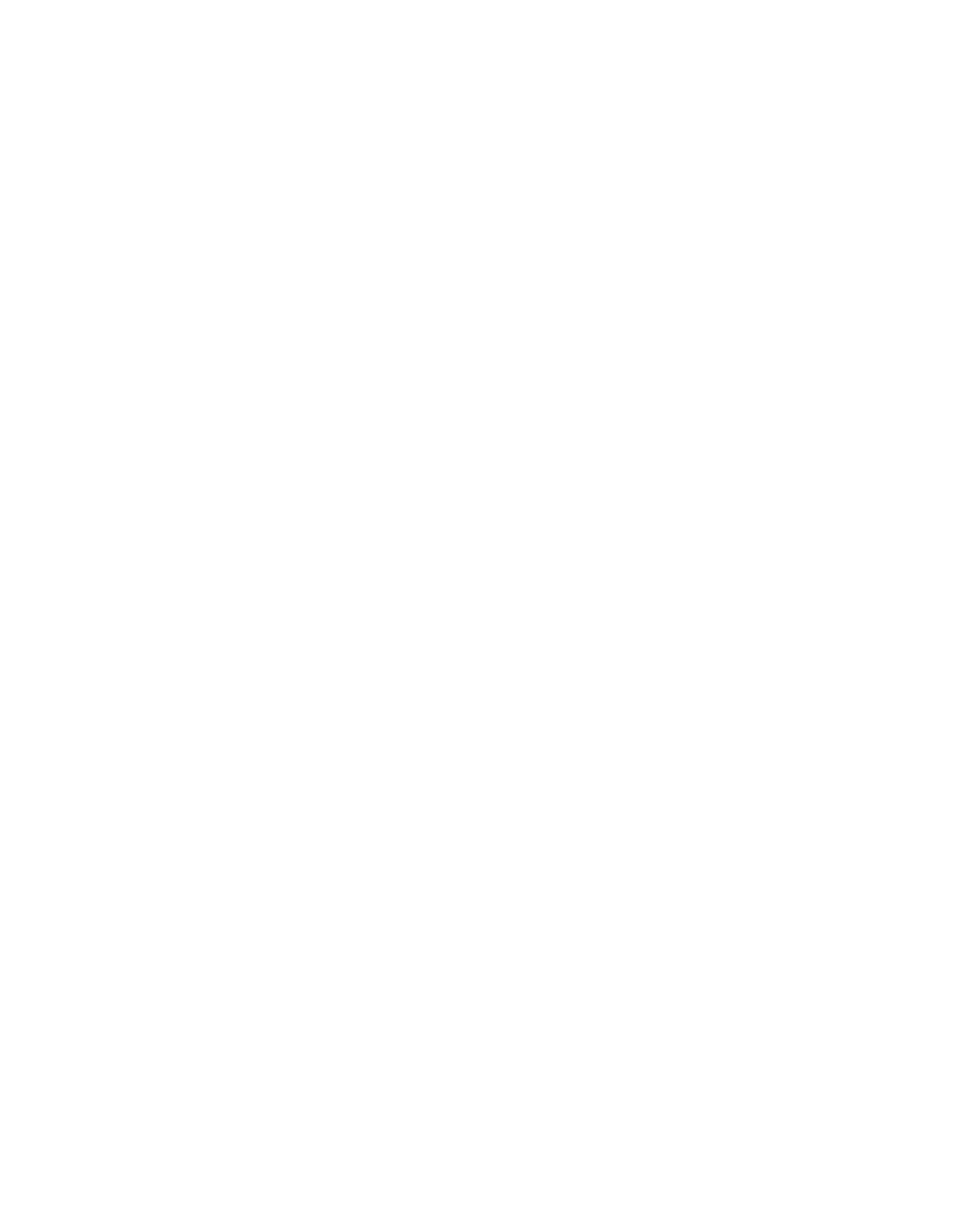**BWI**

**ESD Computations for BWI Service Station**

| Total LOD =                                                                                                                       | 121,968     | $s.f. =$                               | 2.80              | ac.           | *Existing Impervious area of parcel |
|-----------------------------------------------------------------------------------------------------------------------------------|-------------|----------------------------------------|-------------------|---------------|-------------------------------------|
| Existing impervious area in LOD=<br>%Existing impervious area in LOD=                                                             |             | 121,968<br>100%                        | s.f.<br>4,828     | 2.80          | ac.                                 |
| Pavement Removal =                                                                                                                |             |                                        | $0 s.f =$         | 0.00          | ac.                                 |
| New Pavement =                                                                                                                    |             |                                        | $0 s.f =$         | 0.00          | ac.                                 |
| $Net=$                                                                                                                            |             |                                        | $0 s.f =$         | 0.00          | ac.                                 |
| Redevelopment Area Requiring ESD =<br>(50% of existing impervious area in LOD)                                                    |             | $60,984$ s.f =                         |                   | 1.40          | ac.                                 |
| New Development for ESD =<br>(Net increase/decrease in impervious area)                                                           |             |                                        | $0 s.f =$         | 0.00          | ac.                                 |
| A. Compute ESDv1 for Redevelopment                                                                                                |             |                                        |                   | 0.00%         |                                     |
| Target Pe =<br>1.00                                                                                                               | inch        | for Redevelopment                      |                   |               |                                     |
| $Qe1 = Pe \times Rv$<br>$Rv = 0.05 + .009$ x %I<br>$Rv = 0.05 + 0.09x$<br>$Rv = 0.95000$<br>$Qe1 = 1 \times 0.95$<br>$Qe1 = 0.95$ | 100%        | FOR REDEVELOPMENT                      |                   |               |                                     |
|                                                                                                                                   |             |                                        |                   | 0             |                                     |
|                                                                                                                                   | (Pe)(Rv)(A) |                                        |                   |               | (1)(0.95)(60984)                    |
| $ESDv1 =$                                                                                                                         | 12          | $=$                                    |                   |               | 12                                  |
|                                                                                                                                   |             | ESD <sub>v1</sub><br>ESD <sub>v1</sub> | 0.00%<br>$\equiv$ | 4,828<br>0.11 | c.f.<br>ac-ft                       |
| <b>B. Compute ESDv2 for New Development</b>                                                                                       |             |                                        |                   |               |                                     |
| New Development =                                                                                                                 | $\mathbf 0$ | $s.f. =$                               | 0.00              | ac.           |                                     |

**C. Compute ESDv Total ESDv Total = ESDv1 + ESDv2 ESDV Total =** 4827.9 **c.f. +** 0 **c.f. = 1,828 c.f. ESDV Total = 0.11 ac-ft ESDV Total = 0.11 ac‐ft**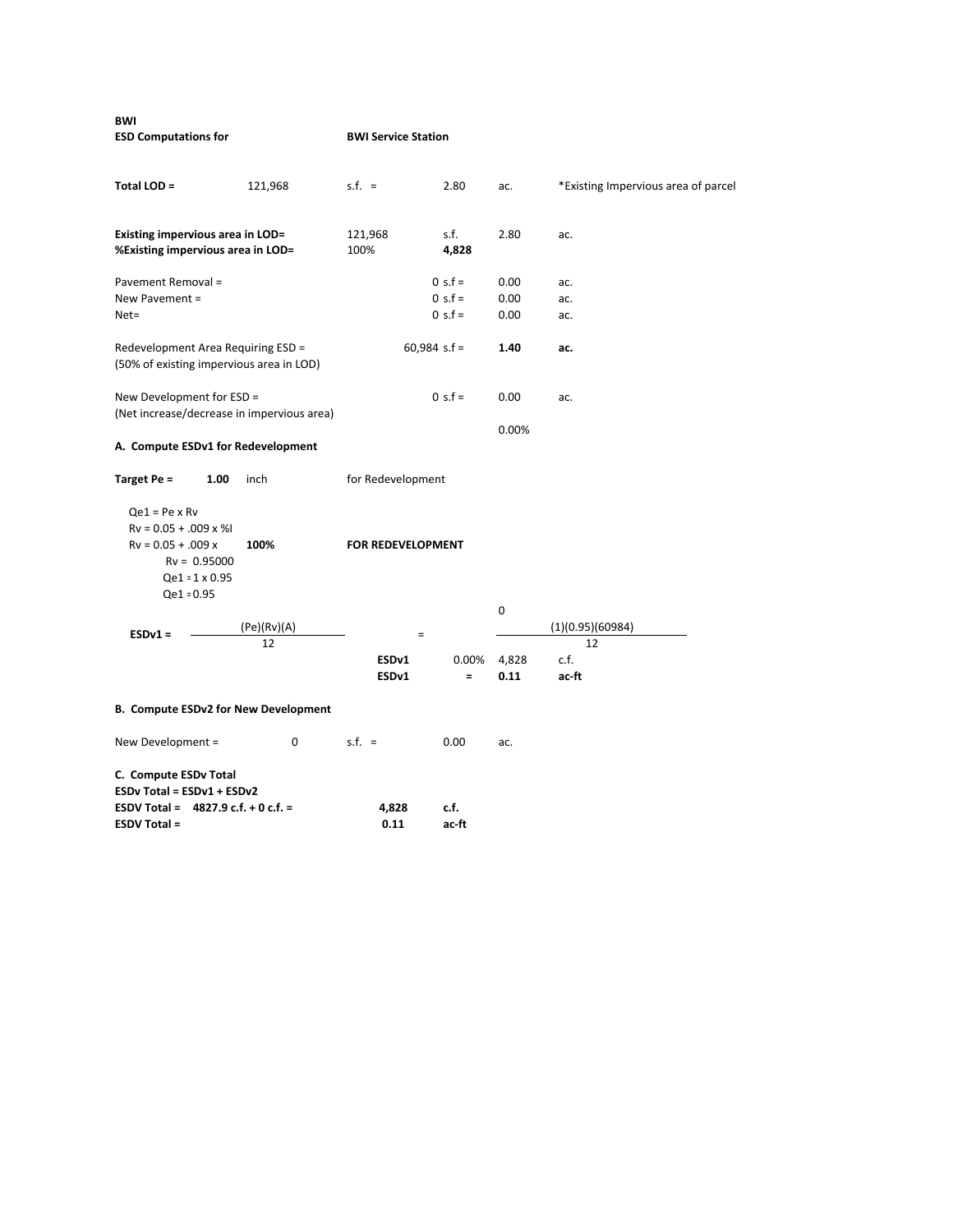#### BWI **ESD Computations for BWI Service Station**

Table 5.3 Rainfall Targets/Runoff Curve Number Reductions used for ESD

Table 5.3 Runoff Curve Number Reductions used for Environmental Site De



 $\Box$ RCN Applied to Cpy Calculations Е RCN Applied to Cpy Calculations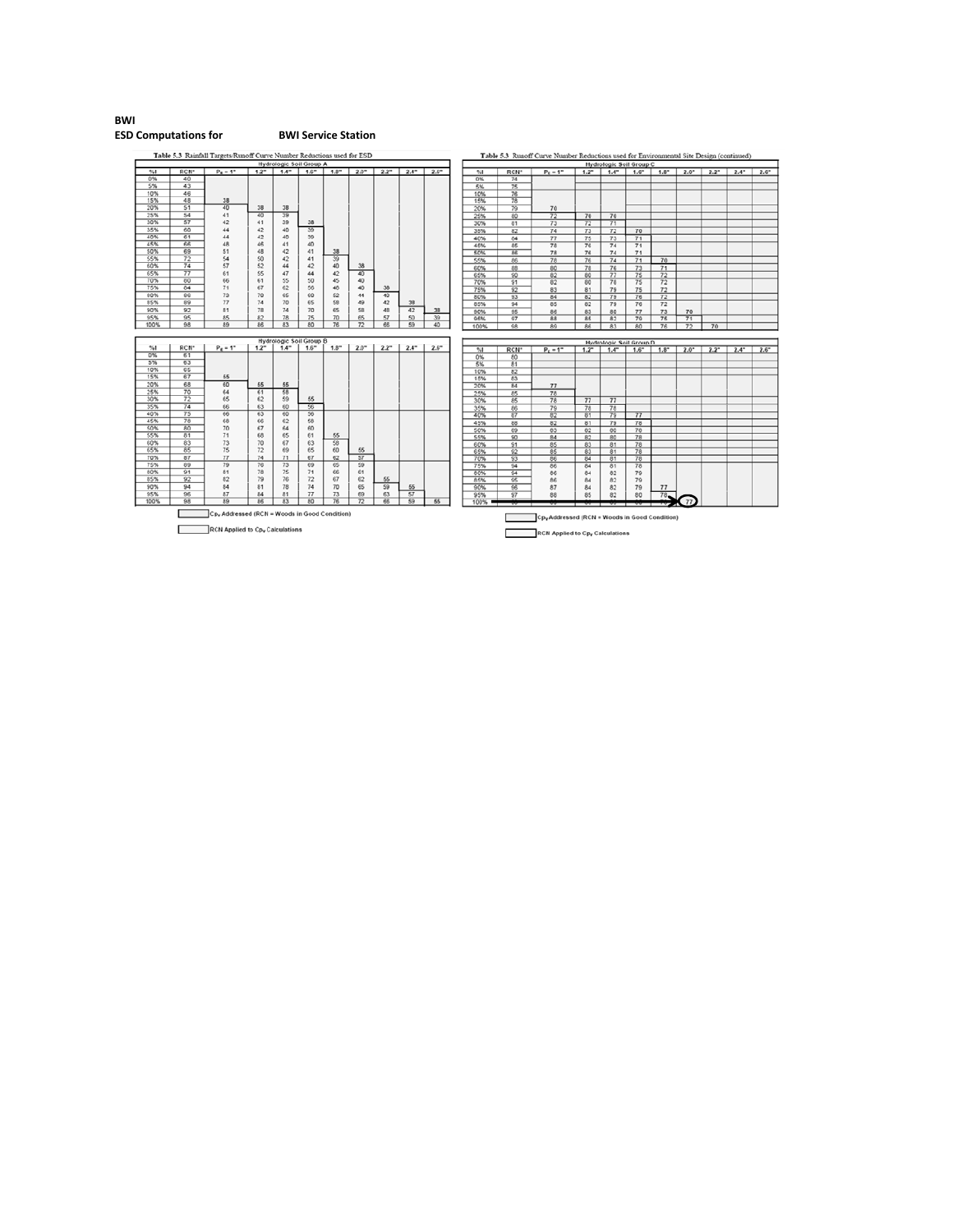# **BWI ESD Computations for BWI Service Station PRELIMINARY DRAINAGE AREA INFO**

| TOTAL DRAINAGE AREA 121.968 |      | SF |
|-----------------------------|------|----|
| <b>TARGET PE</b>            | 1.00 | ΙN |
|                             | N/A  | ΙN |

IN. FOR REDEVELOPMENT IN. FOR NEW DEVELOPMENT 121,968

ESDv 4,828 CF

| <b>DRAINAGE AREA (DA)</b> |         | IMPERVIOUS AREA (SF)   LANDSCAPED AREA (SF)   APPROX % SITE   TARGET ESDv (CF) |      |      |
|---------------------------|---------|--------------------------------------------------------------------------------|------|------|
|                           | 121.968 |                                                                                | 100% | 4828 |
|                           |         |                                                                                |      |      |
|                           |         |                                                                                |      |      |
| <b>TOTAL</b>              | 121.968 |                                                                                | 100% | 4828 |

| % IMPERVIOUS | '00%  |
|--------------|-------|
| RV.          | 0.950 |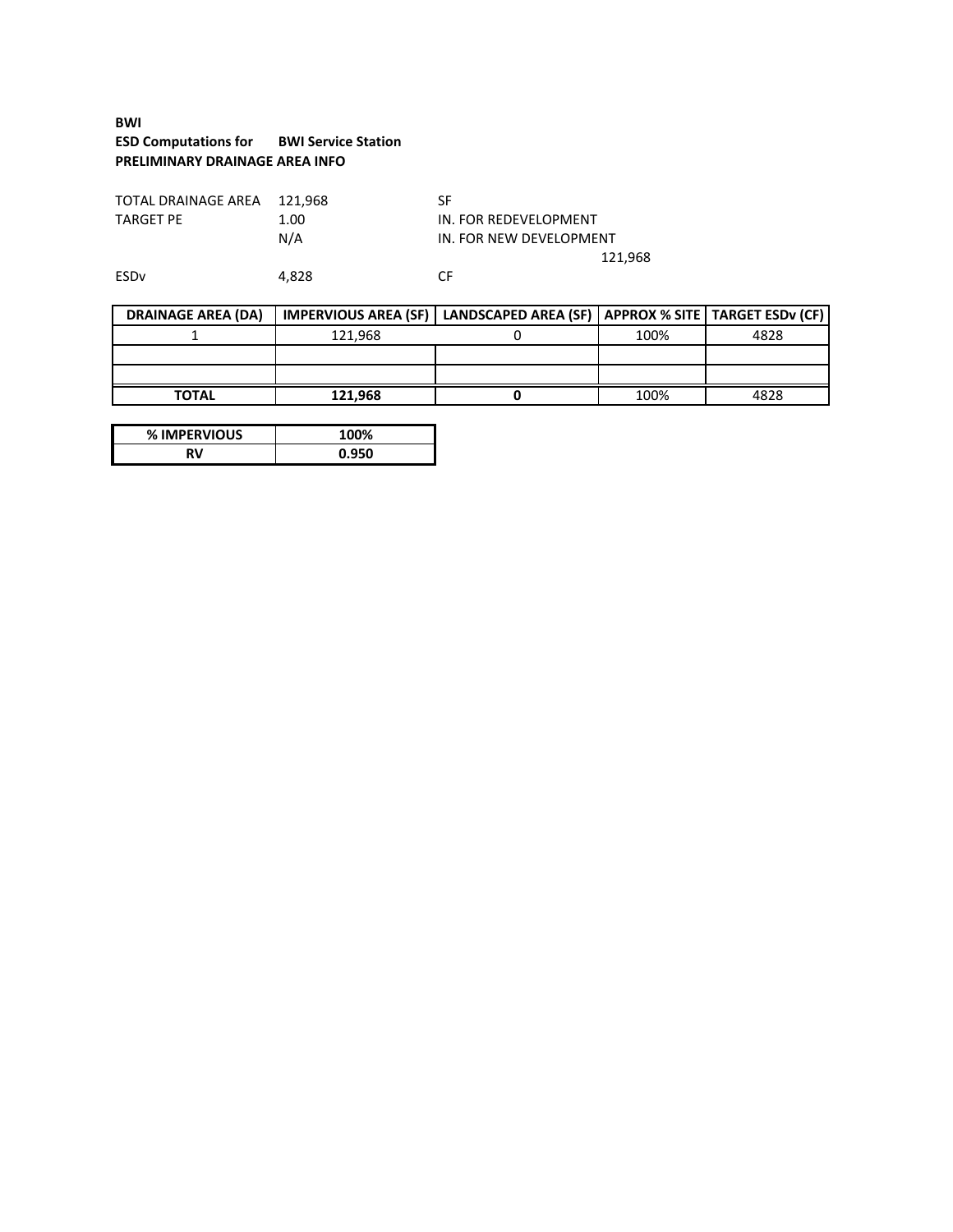### **BWI ESD Computations for BWI Service Station DA‐1 Site Development Summary**

| <b>Drainage Area</b>              | 121968                     | <b>Dimensions</b> | Area Treated (SF)              | 2.8         |                                                                         |              |
|-----------------------------------|----------------------------|-------------------|--------------------------------|-------------|-------------------------------------------------------------------------|--------------|
| $DA-1$                            |                            |                   |                                |             |                                                                         |              |
|                                   |                            |                   | 121968                         | $\mathbf 0$ | 121968 <esdv (cf)<="" req'd="" td=""><td></td></esdv>                   |              |
|                                   |                            |                   | ESDv Req'd (CF)                | 4,828       | ESD GOAL HAS NOT BEEN MET - DETERMINE<br>STRUCTURAL BMP VOLUME REQUIRED |              |
| $Pe =$                            | 12 x ESDv<br><b>Rv x A</b> | $\equiv$          | $12 \times 0$<br>0.95 x 121968 | $\equiv$    | 0.00                                                                    |              |
| RCN (TABLE 5.3)                   | $\equiv$                   | 89                |                                |             |                                                                         |              |
| S                                 | $\equiv$                   | $(1000/RCN) - 10$ | 1.24                           |             | 1.4                                                                     |              |
| <b>P1</b>                         | $=$<br>(P1 - 0.2 S)^2      | 2.7               | IN<br>(2.7-0.2 X 1.24) ^2      |             | 1-YR STORM                                                              |              |
| $Qe =$                            | $(P1 + 0.8 S)$             | $\equiv$          | $(2.7 + 0.8 \times 1.24)$      | $=$         | 6.02<br>3.69                                                            | $= 1.631$ IN |
| $V =$                             | Qe X A<br>12               | $\equiv$          | 1.631 X 121968<br>12           | $=$         | 16577                                                                   | <b>CF</b>    |
| <b>REDUCED RCN</b><br>(TABLE 5.3) | $\equiv$                   | 77                |                                |             |                                                                         |              |
| S                                 | $\equiv$                   | $(1000/RCN) - 10$ | 2.99                           |             |                                                                         |              |
| <b>P1</b>                         | $=$<br>(P1 - 0.2 S)^2      | 2.7               | IN<br>(2.7-0.2 X 2.99) ^2      |             | 1-YR STORM                                                              |              |
| $Qe =$                            | $(P1 + 0.8 S)$             | $\equiv$          | $(2.7 + 0.8 \times 2.99)$      | $\equiv$    | 4.42<br>5.09                                                            | $= 0.869$ IN |
| $V =$                             | Qe X A<br>12               | $\equiv$          | 0.869 X 121968<br>12           | $\equiv$    | 8829                                                                    | CF           |

**STRUCTURAL PRACTICE VOLUME REQUIRED = 7749 cf**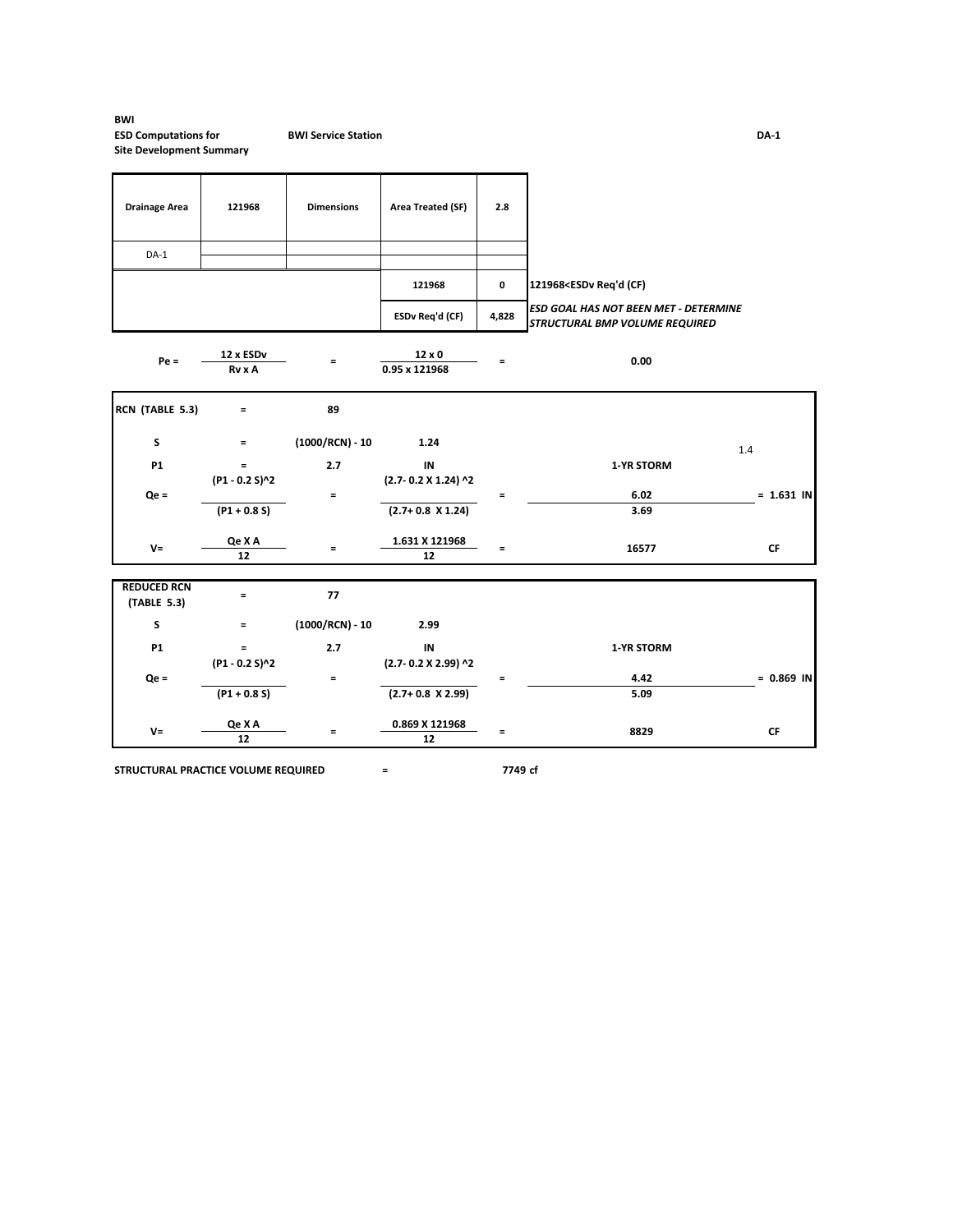## **BWI ESD Computations for BWI Service Station**

Table 5.3 Rainfall Targets/Runoff Curve Nt nber Reductions used for ESD